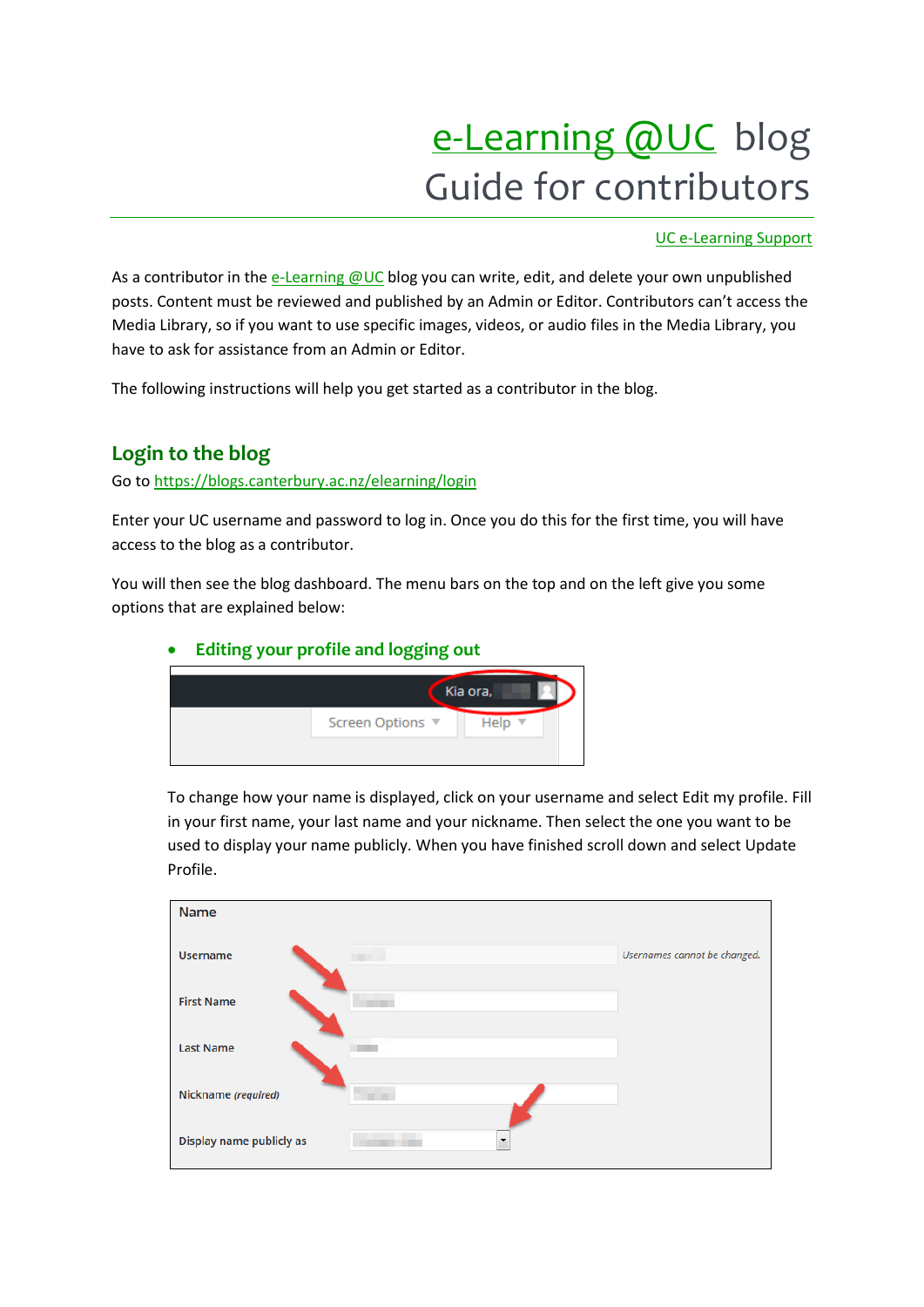#### **Visiting the blog homepage from the Dashboard**



#### **Going back to the Dashboard from the homepage**



## **Adding a new post**



To add a new post click on **+New**. Give your post a title and type the post text in the box. Toggle the toolbar to to get more editing options.

| <b>Add New Post</b>                 |
|-------------------------------------|
| Enter title here                    |
| Toggle the toolbar                  |
| for more options                    |
|                                     |
|                                     |
| Paragraph ▼ リ 亖 A ▼ 自 ⊘ Ω 亭 亭 う ♂ ● |
|                                     |
|                                     |
|                                     |
| p<br>Word count: 0                  |
|                                     |

If you want to come back to your post and edit, you can save it as a draft. You can also Preview your post to see what it will look like on the page. Otherwise, if you want to publish it, select **Submit for Review**. Your post will then be reviewed by the blog administrators and published.